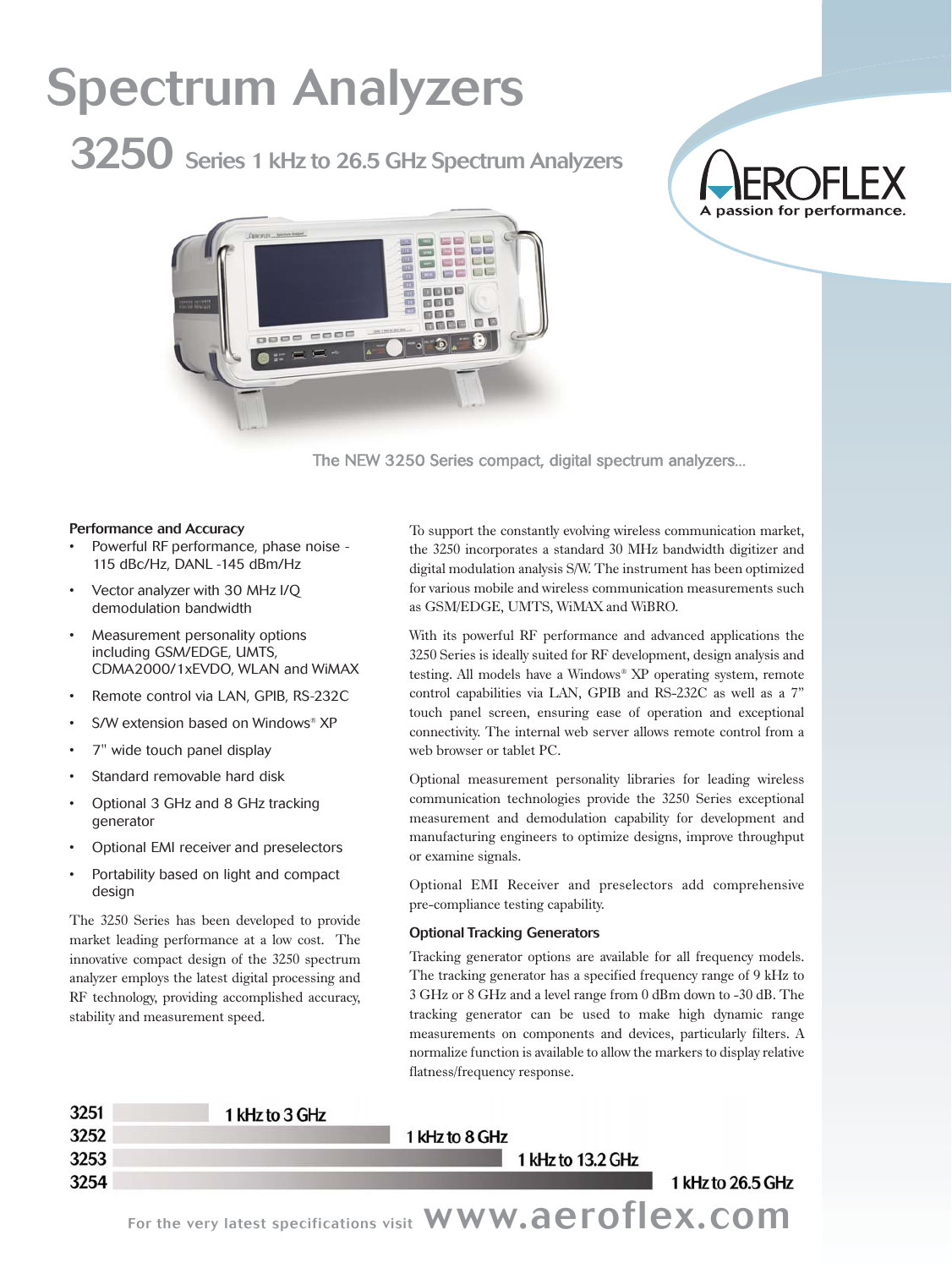

*Front of 3250 Series*



*Back of 3250 Series*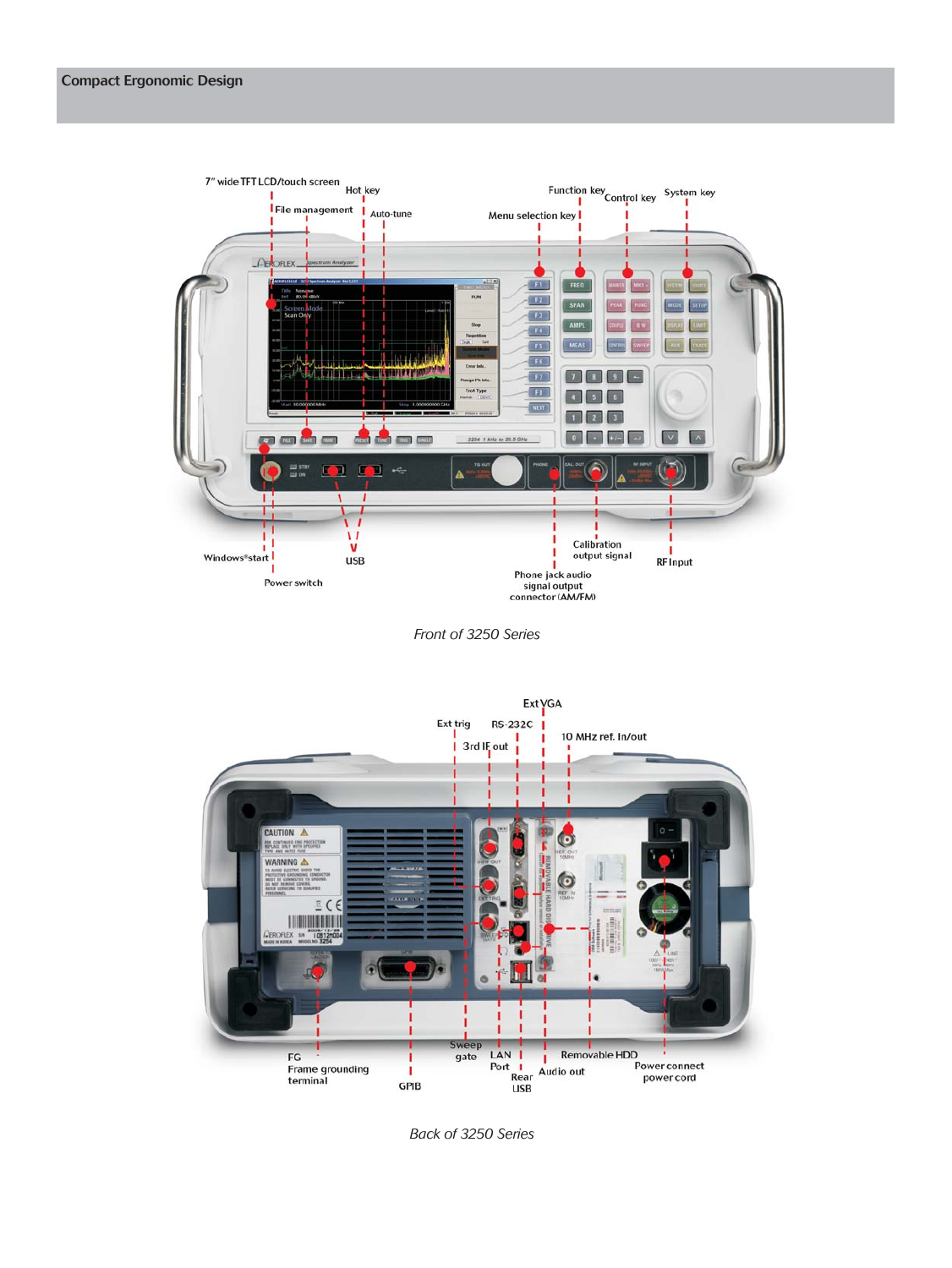# **SPECIFICATION**

### **FREQUENCY**

### *FREQUENCY RANGE*

*1 kHz ~ 3 GHz/ 8 GHz/13.2 GHz/ 26.5 GHz*

### *Resolution*

*1 Hz*

### *FREQUENCY REFERENCE PPM*

*Temperature Drift ±1/ ±0.01 (option) Aging per year\* ±1/ ±0.01 (option)*

\* Horizontal resolution is span/(sweep points-1)

### *FREQUENCY READOUT*

*Marker resolution depending on span (1 Hz minimum)*

*Accuracy ±(marker frequency x reference error+ 3% span + 5% RBW)*

### *FREQUENCY COUNTER*

| <b>Resolution</b> | 1 Hz/10 Hz/100 Hz /1 kHz                                                                              |
|-------------------|-------------------------------------------------------------------------------------------------------|
| Accuracy          | $\pm$ (reference frequency accuracy x marker<br>frequency) $\pm$ (counter resolution +1 LSB)          |
| Sensitivity       | $-45$ dBm @ 13.2 GHz > f > 2 MHz, span < 3 MHz<br>$-40$ dBm @ 26.5 GHz > $f > 13.2$ GHz, span < 3 MHz |

### *FREQUENCY SPAN*

| Range             |                                                   | 0 Hz, 10 Hz~3 GHz /8 GHz/13.2 GHz/26.5 GHz |  |
|-------------------|---------------------------------------------------|--------------------------------------------|--|
| Resolution        | 1 Hz                                              |                                            |  |
| Accuracy          | ±1%                                               |                                            |  |
| SWEEP             |                                                   |                                            |  |
| Zero Span         |                                                   | 1 us to 2000 sec. $\pm 0.5\%$              |  |
| Span $\geq$ 10 Hz | 10 ms to 2000 sec, $\pm 0.5\%$ nominal            |                                            |  |
| Sweep Points      | 3 to 8192 (span=0 Hz)<br>101 to 8192 (span≥10 Hz) |                                            |  |
| TRIGGER           |                                                   |                                            |  |
| Source            | External, video, free run, burst                  |                                            |  |
| <i>Offset</i>     | Span ≥10 Hz                                       | $1 \mu s$ to 500 ms                        |  |
|                   | $S$ nan = 0 Hz                                    | $-150$ ms to $+500$ ms                     |  |

### SPECTRAL PURITY

| Phase Noise [dBc/Hz] @ F=1 GHz                                                                       |                             |                             |  |
|------------------------------------------------------------------------------------------------------|-----------------------------|-----------------------------|--|
| 1 kHz offset<br>-92 (-95 typical)                                                                    |                             |                             |  |
| 10 kHz offset -112 (-118 typical)                                                                    |                             |                             |  |
| 100 kHz offset -112 (-115 typical)                                                                   |                             |                             |  |
| 1 MHz offset (-134 typical)                                                                          |                             |                             |  |
| 10 MHz offset (-138 typical)                                                                         |                             |                             |  |
| RESIDUAL FM                                                                                          |                             |                             |  |
| $<$ 100 x N Hzp-p in 1 sec                                                                           |                             | N: LO Harmonic order        |  |
| Frequency                                                                                            |                             | Band                        |  |
| $0$ Hz $\sim$ 3 GHz<br>2.9 GHz $\sim$ 6.4 GHz<br>6.3 GHz $\sim$ 13.2 GHz<br>13.1 GHz $\sim$ 26.5 GHz | 0<br>$\mathbf{1}$<br>2<br>3 | 1<br>$\mathbf{1}$<br>2<br>4 |  |

# RESOLUTION BANDWIDTHS

|                                                         |  | 3 dB bandwidths 1 Hz to 5 MHz (1-2-3-5 Sequence) |                   |
|---------------------------------------------------------|--|--------------------------------------------------|-------------------|
| <b>Bandwidth Accuracy</b>                               |  |                                                  |                   |
|                                                         |  | $20 - 30^{\circ}$ C                              | $0 - 55^{\circ}C$ |
| $500$ Hz $\sim$ 500 kHz Filter                          |  | $\pm 3\%$                                        | $\pm$ 5%          |
| $1$ MHz $\sim$ 5 MHz Filter                             |  | $+10%$                                           | $+12%$            |
| Shape Factor -60 dB: -3 dB                              |  |                                                  |                   |
| $<$ 5 (@ 500 Hz $\sim$ 5 MHz)                           |  |                                                  |                   |
| <b>Bandwidth Switching Uncertainty</b>                  |  |                                                  |                   |
| $\pm 0.05$ dB nominal @ 5 kHz RBW reference, CF=100 MHz |  |                                                  |                   |
| <b>VBW</b>                                              |  |                                                  |                   |
|                                                         |  |                                                  |                   |

## *3 dB Bandwidths*

*1 Hz to 3 MHz, none (1-2-3-5 sequence)*

### *FFT FILTERS*

| 3 dB Bandwidths                                                 | 1 Hz to 300 Hz (1-2-3-5 sequence) |  |  |
|-----------------------------------------------------------------|-----------------------------------|--|--|
| <b>Bandwidth Accuracy</b>                                       | $<$ 1%. Nominal                   |  |  |
| Shape Factor $(-60 \text{ dB} : -3 \text{ dB}) < 4.5$ , Nominal |                                   |  |  |

### **AMPLITUDE**

### *DISPLAY RANGE*

*DANL to + 30 dBm*

### *MAXIMUM INPUT LEVEL*

| DC (AC coupled)            | $\pm 50$ VDC                                                                             |
|----------------------------|------------------------------------------------------------------------------------------|
| <b>CW RF Power</b>         | $+30$ dBm                                                                                |
| Peak Power                 | $+50$ dBm, 5 $\mu s$ pulse width; 0.5% duty<br>cycle                                     |
| Preamp on                  | $+20$ dBm                                                                                |
| <b>RF Input Attenuator</b> |                                                                                          |
| Range                      | 0 to 55 dB                                                                               |
| Steps                      | 5 dB                                                                                     |
| <b>Switching Accuracy</b>  | $\pm 0.5$ dB @ 100 MHz<br>±0.5 dB @ <13.2 GHz<br>$\pm 0.8$ dB @ 13.2 GHz $\sim$ 26.5 GHz |
| 1 dB CP [dBm]              |                                                                                          |
| 0 dB RF attenuation        | $-10$ dBm $@$ 10 MHz to 3 GHz<br>0 dBm @ 3 GHz to 26.5 GHz                               |
| Preamp on                  | -32 dBm @ 1 GHz                                                                          |

### *THIRD-ORDER INTERMODULATION DISTORTION (TOI) [dBm]*

*Two –30 dBm tones at input mixer with tone separation >100 kHz +8 dBm @ 10 MHz to 200 MHz*

*+12 dBm (15 typical) @ 200 MHz to 26.5 GHz*

### *SECOND HARMONIC INTERCEPT (SHI)*

*+40 dBm typical @ ~ 1.5 GHz, -30 dBm input +80 dBm @ 1.5 GHz to 26.5 GHz, -30 dBm input*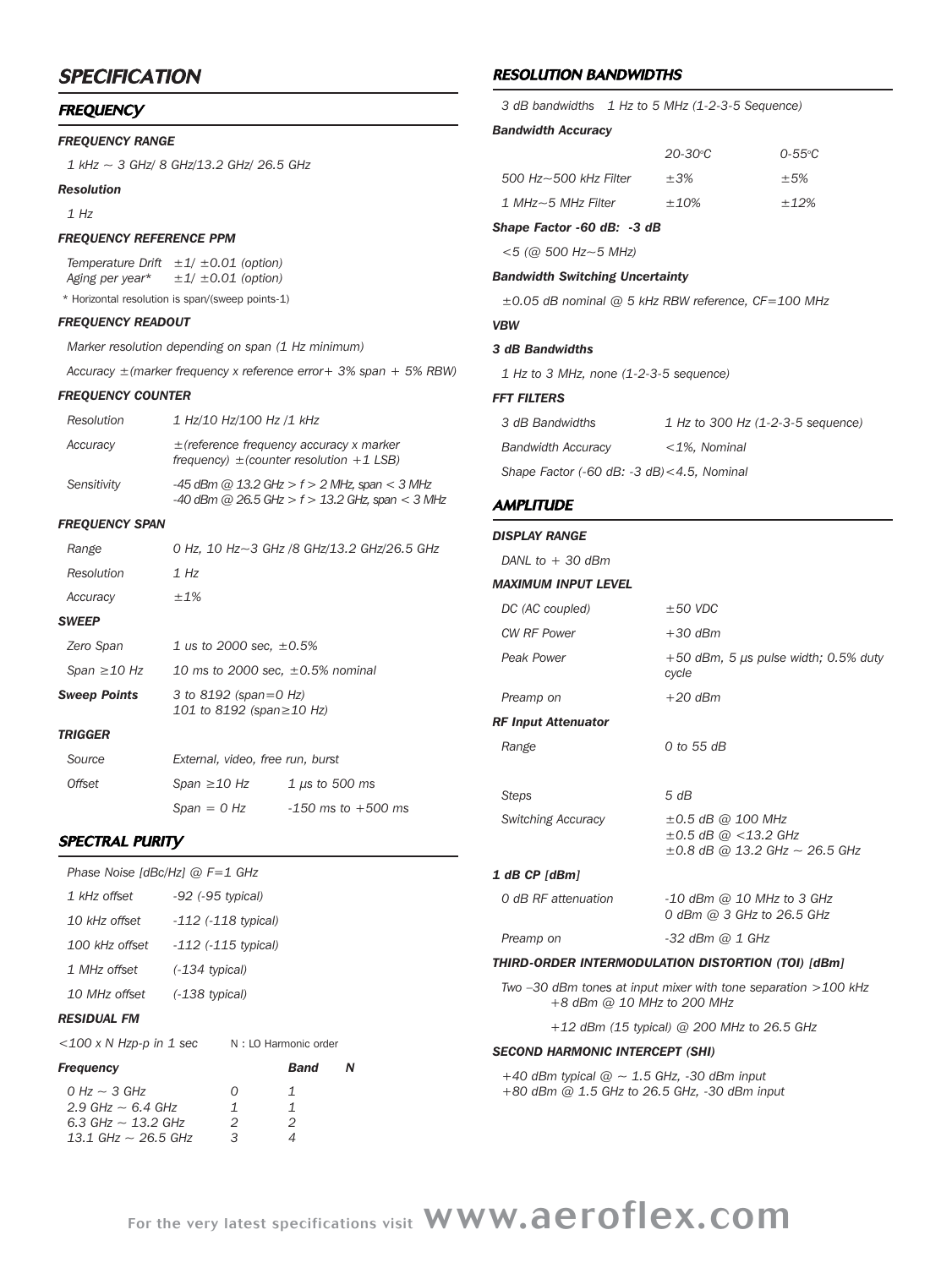### *DISPLAYED AVERAGE NOISE LEVEL (DANL) [dBm/Hz]*

*0 dB RF attenuation, 50* <sup>Ω</sup> *termination*

*RBW 1 Hz, VBW 1 Hz, preamp OFF*

|                    | $20 - 30^{\circ}C$      | $0-55^{\circ}C$         |
|--------------------|-------------------------|-------------------------|
| 100 kHz to 10 MHz  | $-135$                  | $-132$                  |
| 10 MHz to 2 GHz    | $-143. -145$ typical    | $-140$ , $-142$ typical |
| 2 GHz to 2.9 GHz   | $-141. -145$ typical    | $-138$ , $-142$ typical |
| 2.9 GHz to 3 GHz   | $-139. -141$ typical    | $-136$ , $-140$ typical |
| 3 GHz to 13.2 GHz  | $-141$ , $-145$ typical | $-138$ , $-142$ typical |
| 13.2 GHz to 18 GHz | $-138$ , $-142$ typical | $-135. -139$ typical    |
| 18 GHz to 26.5 GHz | $-133$ , $-138$ typical | $-130$ , $-135$ typical |
|                    |                         |                         |

### *IMMUNITY TO INTERFERENCE*

| Residual Responses                    | -90 dBm (0 dB RF attenuation, 50 $\Omega$<br><i>termination</i> )                        |
|---------------------------------------|------------------------------------------------------------------------------------------|
|                                       | -85 dBm from 11-14 GHz and above<br>23 GHz (3254 only)                                   |
| Other Input Related<br>Spurious [dBc] | $-55$ @ $-30$ dBm input                                                                  |
| DISPLAY RANGE                         |                                                                                          |
| Log Scale                             | $0.1$ to 1 dB / div in 0.1 dB steps<br>1 to 20 dB / div in 1 dB steps                    |
| Linear Scale                          | 10 Divisions                                                                             |
| Units of Level Axis                   | dBm, dBmV, dBµV, V, W (log level<br>display) mV, $\mu$ V, dBmV (linear level<br>display) |
| REFERENCE LEVEL                       |                                                                                          |
| Logarithmic Range                     | $-170$ dBm to $+30$ dBm, 0.1 dB steps                                                    |

| Linear Range           | 7.07 nV to 7.07 V in 1% steps                                                                  |
|------------------------|------------------------------------------------------------------------------------------------|
| Accuracy               | 0 dB                                                                                           |
| <b>TRACES</b>          |                                                                                                |
| Number                 | 3 traces                                                                                       |
| <b>Trace Detectors</b> | Normal, peak, sample, negative peak,<br>log power average, RMS average, and<br>voltage average |
| <b>Trace Functions</b> | Clear/write, max hold, min hold, view,<br>blank, average                                       |

### *FREQUENCY RESPONSE*

*10 dB input attenuation, preselector centering applied*

|                                   | 20-30°C                                                                 | $0 - 55^{\circ}C$                                          |
|-----------------------------------|-------------------------------------------------------------------------|------------------------------------------------------------|
| 1 MHz to 3.0 GHz                  | $\pm 0.5$ dB                                                            | $\pm 1.0$ dB                                               |
| 3.0 GHz to 8 GHz                  | $\pm 1.0$ dB                                                            | $\pm 3.0$ dB                                               |
| 8 GHz to 13.2 GHz                 | $\pm$ 1.5 dB                                                            | $\pm$ 4.0 dB                                               |
| 13.2 GHz to 22 GHz                | $\pm 2.0$ dB                                                            | $\pm 5.0$ dB                                               |
| 22 GHz to 26.5 GHz                | $\pm 2.5$ dB                                                            | $\pm 5.0$ dB                                               |
| 1 MHz to 3.0 GHz                  | Preamp ON                                                               | $\pm 1.0$ dB                                               |
| DISPLAY LINEARITY [dB]            |                                                                         |                                                            |
| Linear and Log Switching<br>Error | 0                                                                       |                                                            |
| Log Scale Switching<br>Error      | ∩                                                                       |                                                            |
| Linearity                         | $\pm 0.1$ total @ input mixer level<br>$\leq$ -20 dBm<br>$\leq$ -10 dBm | $\pm 0.13$ total @ -20 dBm <mixer level<="" th=""></mixer> |
|                                   |                                                                         |                                                            |

### VECTOR ANALYSIS

| Maximum digitizer analysis bandwidth |                   | 30 MHz                     |
|--------------------------------------|-------------------|----------------------------|
| Digitizer ADC Resolution             |                   | 14 bits                    |
| Dynamic Range                        |                   | 85 dB                      |
| Residual FM                          |                   | $<$ 1% (nominal)           |
| Capture Memory                       |                   | 128 Mbytes (32 Msamples)   |
| <b>Modulation Formats</b>            | PSK               | 8, 16, 32, 64              |
|                                      |                   | BPSK, OPSK, OOPSK          |
|                                      |                   | Differential, shifted      |
|                                      | <i><b>OAM</b></i> | 4, 8, 16, 32, 64, 128, 256 |
| Maximum Symbol Rate                  |                   | 13 MHz                     |
| <b>Filters</b>                       |                   | Raised cos                 |
|                                      |                   | Root raised cos            |

### AM/FM DEMODULATION

| Input Power Range            | -60 dBm to $+30$ dBm, preamp OFF            |
|------------------------------|---------------------------------------------|
|                              | $-80$ dBm to $+30$ dBm, preamp ON           |
| <b>Modulation Rate Range</b> | 1 Hz to 10 kHz @ RBW 10 kHz to<br>$100$ kHz |
|                              | 1 Hz to 30 kHz @ RBW 200 kHz to<br>500 kHz  |
| <b>Peak FM Deviation</b>     | 200 Hz - 500 kHz                            |
| <b>FM Deviation Accuracy</b> | $\pm$ 5%                                    |
| AM Depth Range               | 5% - 99%                                    |
| AM Depth Accuracy            | $\pm$ 5%                                    |
| Audio Output Port            | Loudspeaker, phone jack                     |

### INPUTS AND OUTPUTS

### *RF INPUT*

*Type Front APC 2.92 mm, 50* <sup>Ω</sup> *(26.5 GHz)*

*VSWR>10 dB input attenuation <1.5 nominal @10 MHz to 3 GHz <1.8 nominal @ 3 GHz to 13.2 GHz <2.0 nominal @ 13.2 GHz to 26.5 GHz*

### *3RD IF OUTPUT*

| Type                     | Rear  | BNC female, 50 W                                |
|--------------------------|-------|-------------------------------------------------|
| Frequency                |       | 21.4 MHz                                        |
| <b>Bandwidth</b>         |       | 16 MHz Max, different as prefilter              |
| Level                    |       | $+2$ dBm nominal, at top of screen              |
| Audio Output             |       |                                                 |
| Type                     | Front | Phone jack                                      |
| Ext Trigger Input        |       |                                                 |
| Type<br>Trigger level    | Rear  | BNC female, 10 $k\Omega$ nominal<br>TTL nominal |
| <b>Sweep Gate Output</b> |       |                                                 |
| Type<br>Trigger level    | Rear  | <b>BNC</b> female<br>TTL nominal                |
|                          |       |                                                 |

### *Reference Frequency Output*

| Type | Rear | BNC female, the same as reference |  |
|------|------|-----------------------------------|--|
|      |      | input port                        |  |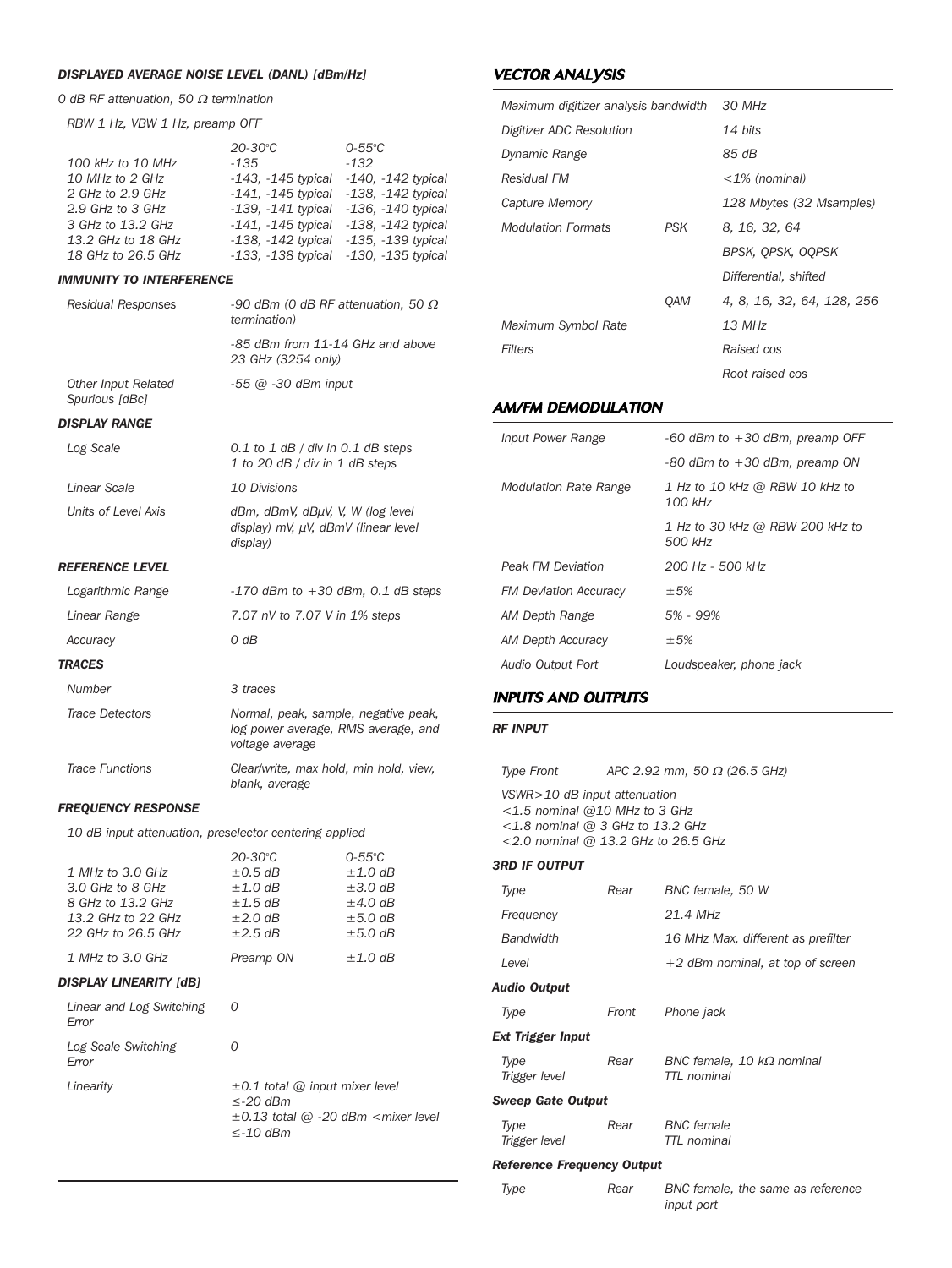| Frequency                                                             |       | 10 MHz                                                                                              | <b>Vibratio</b>                                                              |
|-----------------------------------------------------------------------|-------|-----------------------------------------------------------------------------------------------------|------------------------------------------------------------------------------|
| Level                                                                 |       | $+5$ dBm, nominal                                                                                   | 5 Hz to                                                                      |
| <b>Reference Frequency Input</b>                                      |       |                                                                                                     | <b>Vibratio</b>                                                              |
| Type                                                                  | Rear  | BNC female, the same as reference                                                                   | 5 Hz                                                                         |
| Frequency                                                             |       | output port<br>10 MHz                                                                               | Shock                                                                        |
| Required level                                                        |       | $-5$ to $+15$ dBm nominal                                                                           | 30 G.                                                                        |
| <b>GPIB</b>                                                           |       |                                                                                                     | <b>EMC</b>                                                                   |
| Type<br>Command set<br>Interface functions<br><b>Serial Interface</b> | Rear  | IEEE 488.2, 24 - pin female<br>SCPI 1997.0<br>SH1, AH1, T6, L4, SR1, RL1, PP0, DC1,<br>E2, LEO, TEO | <b>EN 61</b><br><b>EN 55</b><br><b>EN 55</b><br><b>EN 61</b><br><b>EN 61</b> |
|                                                                       | Rear  | RS - 232 - C (COM), 9 - pin D - SUB                                                                 | <b>SAFETY</b>                                                                |
|                                                                       |       | female                                                                                              | <b>EN 61</b>                                                                 |
| <b>LAN Interface</b>                                                  |       |                                                                                                     | <b>AC POW</b>                                                                |
|                                                                       | Rear  | 10 / 100 / 1000 Base T, Connector RJ 45                                                             | 100 V                                                                        |
| <b>USB</b>                                                            |       |                                                                                                     | (Limit                                                                       |
|                                                                       |       | Front/Rear USB 2.0, Front: 2 EA, Rear: 2 EA                                                         | 50 Hz                                                                        |
|                                                                       |       | Supports mouse, keyboard and printer.                                                               | Power (                                                                      |
| <b>Monitor Output (VGA)</b>                                           |       |                                                                                                     | 120 W                                                                        |
|                                                                       | Rear  | 15-pin mini D-SUB                                                                                   | <b>DIMENS</b>                                                                |
| Cal. Out                                                              |       |                                                                                                     | (WxHxD                                                                       |
| Frequency<br>Level                                                    | Front | 40 MHz<br>$-20$ dBm + 1.0                                                                           | 373(<br>384 (V                                                               |
| <b>GENERAL SPECIFICATIONS</b>                                         |       |                                                                                                     | (WxHxD                                                                       |
| <b>DISPLAY</b>                                                        |       |                                                                                                     | 14.7 <sub>0</sub><br>15.1 (                                                  |

### *Size*

*7" Wide color TFT LCD (Touch-Screen)*

### *Resolution*

*800 x 480 pixels*

### *MASS MEMORY*

*Hard Disk, Removable, 80 GB*

### *ENVIRONMENTAL CONDITIONS*

*MIL - PRF - 28800 F, Class 3*

### *Temperature*

| Operating   | $0^{\circ}$ C to $+50^{\circ}$ C    |
|-------------|-------------------------------------|
| Permissible | $0^{\circ}$ C to + 55 $^{\circ}$ C  |
| Storage     | $-40^{\circ}$ C to $+ 71^{\circ}$ C |

Permissible temperature has slightly wider range as compared to the normal operating temperature. We guarantee the specification of the equipment when operating within the Operating Temperature range. We guarantee that the equipment is functional when operating within the Permissible Temperature.

### *Humidity*

*5% to 95% (5 ~ 75% above 30°C, 5 ~ 45% above 40°C)*

### *Altitude*

*up to 4600 metres*

### *MECHANICAL RESISTANCE*

*MIL-PRF-28800F, Class 3*

### *Vibration, Random*

*5 Hz to 500 Hz*

### *Vibration, Sinusoidal*

*5 Hz to 55 Hz*

*30 G, Half-sine shock*

*EN 61326-1 : 2006 EN 55022 : 2006 EN 55024 : 1998 + A1 + A2 EN 61000 - 3 - 2 : 2000 + A2 EN 61000 - 3 - 3 : 2000 + A1 + A2*

*EN 61010 - 1 : 2001 (2nd Edition)*

### **VER SUPPLY**

*100 V AC to 240 V AC*

*(Limit 90 V AC to 264 V AC)*

*50 Hz to 60 Hz*

### *Power Consumption*

*120 Watt max*

*DIMENSIONS*

### *(WxHxD) [mm]*

*373 (W) x 194 (H) x 401 (D) without handles and feet down 384 (W) x 203 (H) x 437 (D) with handles and feet down*

### *(WxHxD) [inches]*

*14.7 (W) x 7.6 (H) x 15.8 (D) without handles and feet down 15.1 (W) x 8 (H) x 17.2 (D) with handles and feet down*

### *WEIGHT*

| Model |                |                     |      |
|-------|----------------|---------------------|------|
|       |                | 3251 3252 3253 3254 |      |
| [kg]  | 11.0 12.8 13.0 |                     | 13.4 |

### *RECOMMENDED CALIBRATION INTERVAL*

*1 - year*

### *STANDARD WARRANTY*

*2 - year*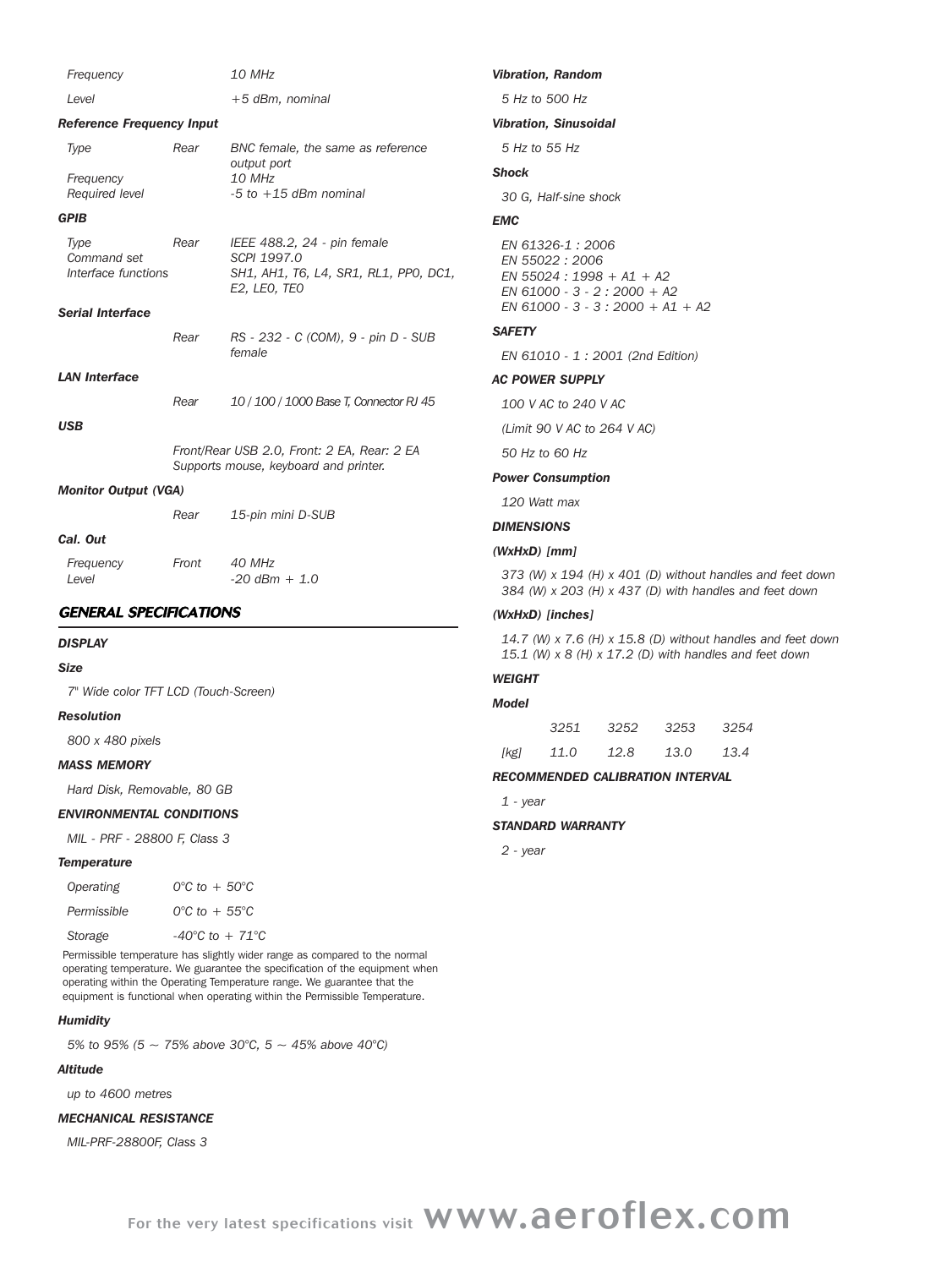## 3 GHZ TRACKING GENERATOR- 325X/1

# *Frequency Range 9 kHz to 3 GHz Output Level*

*–30 dBm to 0 dBm*

*Output Level Resolution*

*0.1 dB* 

*Absolute Level Accuracy*

*±2.0 dB*

### *Flatness [dB] at -10 dBm*

*9 kHz to 100 kHz, ±4.0, Before Normalization*

*100 kHz to 3 GHz ±2.5 Before Normalization 9 kHz to 3 GHz ±1.0 After Normalization*

### *Spurious*

*Harmonics, <-15 dBc from 5 MHz to 3 GHz Non harmonics, <-30 dBc*

### *Leakage*

*-90 dBm*

### *VSWR*

*<1.5 @ 0 dBm Output Level*

### *Connector*

*N female, 50* <sup>Ω</sup>

## 8 GHZ TRACKING GENERATOR- 325X/2

### *Frequency Range*

*100 kHz to 8 GHz*

### *Output Level*

*0 dBm to -20 dBm (in 0.5 dB steps)*

### *Attenuator Steps*

*0.5 dB*

### *Absolute Level Accuracy*

*100 kHz to 3 GHz ±3 dB 3 GHz to 8 GHz ±4.5 dB*

### *Flatness [dB] @ -10 dBm*

| 100 kHz to 3 GHz | $\pm$ 3 dB, before normalization   |
|------------------|------------------------------------|
| 3 GHz to 8 GHz   | $\pm$ 4.5 dB, before normalization |
| 100 kHz to 8 GHz | $\pm$ 1.0 dB, after normalization  |

### *Spurious*

*Harmonics, <-15 dBc*

*Non-harmonics, <-20 dBc*

### *Leakage at TG output level 0 dBm*

| $100$ kHz to 3 GHz | $-90$ dBm                       | $-145$ , $-149$ typical @ 10 MHz to 1 GHz    |
|--------------------|---------------------------------|----------------------------------------------|
| 3 GHz to 8 GHz     | -80 dBm                         | $-143$ , $-147$ typical @ 1 GHz to 1.5 GHz   |
| <b>VSWR</b>        |                                 | $-141$ , $-145$ typical @ 1.5 GHz to 2.5 GHz |
| $100$ kHz to 3 GHz | $<$ 1.5:1 @-10 dBm output level | $-139$ , $-142$ typical @ 2.5 GHz to 3 GHz   |
| 3 GHz to 8 GHz     | $<$ 2:1 all output levels       | $-142$ , $-147$ typical @ 3 GHz to 6.4 GHz   |
|                    |                                 | $-140$ , $-145$ typical @ 6.4 GHz to 8 GHz   |

*Connector*

*N Female, 50* <sup>Ω</sup>

### PRE-SELECTOR- OPTION 5

When selected, all specifications remain the same except for the following:

### *Frequency Range- AC Coupled*

*9 kHz to 30 MHz*

# *Preselection*

*7 preselection filters 9 kHz to 150 kHz, fixed LPF 150 kHz to 600 kHz, fixed BPF 600 kHz to 1.2 MHz, fixed BPF 1.2 MHz to 2.5 MHz, fixed BPF 2.5 MHz to 5 MHz, fixed BPF 5 MHz to 10 MHz, fixed BPF 10 MHz to 30 MHz, fixed BPF Third order intercept point (IP3) (dBm) Two - 30 dBm tones at input mixer with tone separation >100 kHz Preselector OFF, preamp OFF +8 @ 10 MHz to 200 MHz +12, +15 typical @ 200 MHz, to 8 GHz Preselector ON, preamp OFF +8 @ 10 MHz to 30 MHz Preselector ON, preamp ON -10 typical @ <100 MHz -10, -8 typical @ 100 MHz to 1 GHz -8, -5 typical @ 1 GHz to 3 GHz Second order intercept point (IP2) (dBm) -30 dBm input Preselector OFF, preamp OFF +40 typical @ 10 MHz to 4 GHz Preselector ON, preamp OFF +40 typical @ 10 MHz to 4 GHz Preselector ON, preamp ON +25 typical @ 10 MHz to 1.5 GHz Displayed Average Noise Level (DANL) (dBm) 0 dB RF attenuation, 50 termination, zero span, sweep time 100 msec, RBW 1 kHz, VBW 10 Hz, Average detector, trace average 10, nomalize to RBW 1 Hz Preselector OFF, preamp OFF -130 @ 9 kHz to 1 MHz -140, -150 typical @ 1 MHz to 10 MHz*

For the very latest specifications visit WWW.aeroflex.com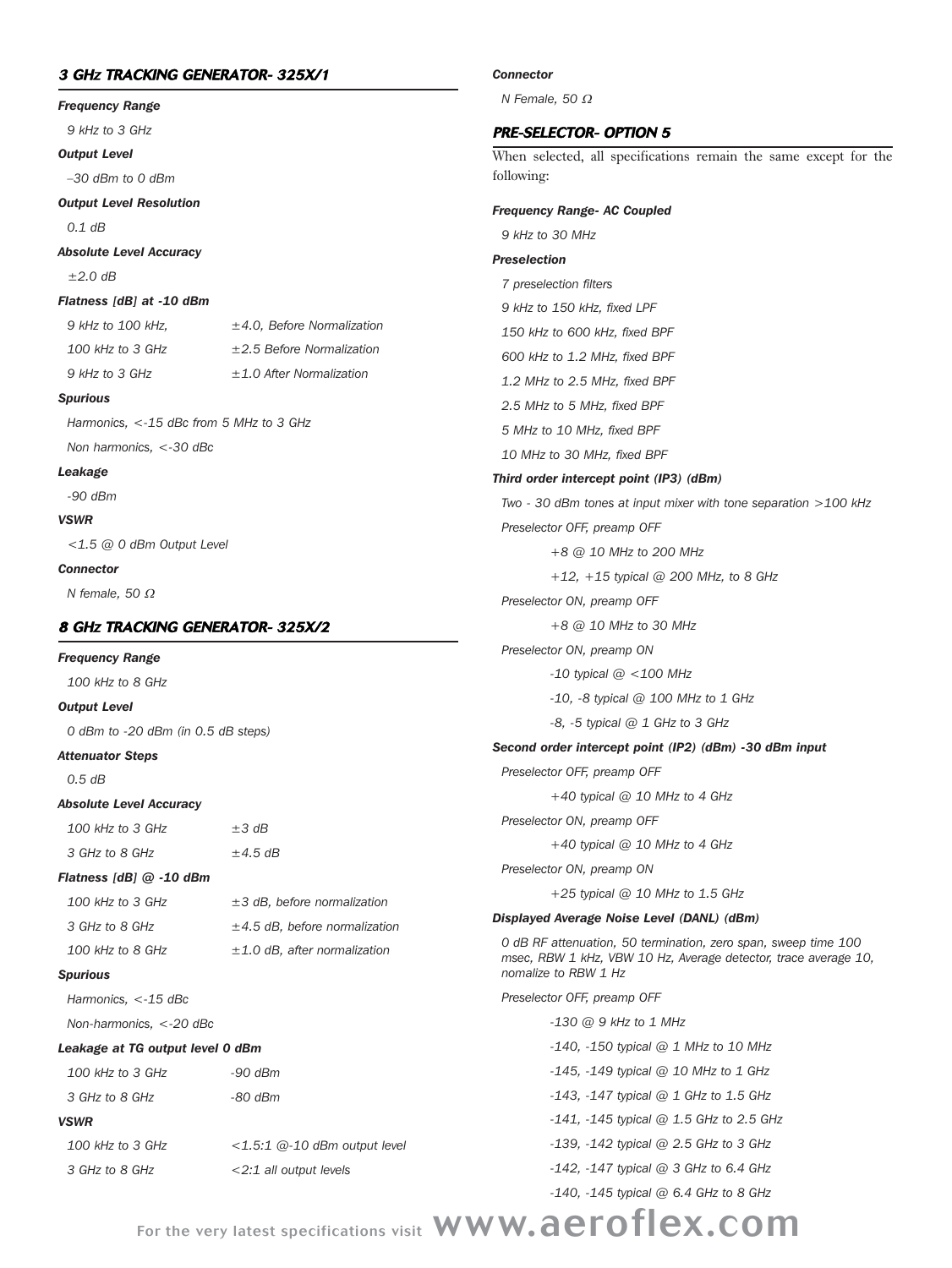### *Preselector ON. preamp OFF*

*-130 @ 9 kHz to 1 MHz*

*-142, -147 typical @ 1 MHz to 30 MHz*

*Preselector ON, preamp ON*

*-140 @ 9 kHz to 1 MHz*

*-158, -165 typical @ 1 MHz to 30 MHz*

*-162, -165 typical @ 30 MHz to 1 GHz*

*-160, -163 typical @ 1 GHz to 1.5 GHz*

*-157, -160 typical @ 1.5 GHz to 2.3 GHz*

*-155, -158 typical @ 2.3 GHz to 3 GHz*

### *Frequency Response*

*10 dB input attenuation, preselector centering applied, reference to 100 MHz*

*Preselector OFF, preamp OFF*

*±0.5 dB @ 9 kHz to 3.0 GHz*

*±1.0 dB @ 3.0 GHz to 8 GHz*

*Preselector OFF, preamp ON*

*±0.7 dB @ 9 kHz to 3.0 GHz*

*Preselector ON, preamp ON*

*±1.0 dB @ 9 kHz to 1.0 GHz*

*±1.5 dB @ 1 GHz to 3.0 GHz*

# SOFTWARE OPTIONS

|                                           | 2G Cellular              |                                         | 3G Cellular                             |                                                            | <b>Wireless Data</b>                                       |
|-------------------------------------------|--------------------------|-----------------------------------------|-----------------------------------------|------------------------------------------------------------|------------------------------------------------------------|
| Measurement<br>Function                   | GSM/EDGE                 | <b>UMTS (ULS)</b><br><b>HSUPA</b>       | cdma2000r<br>1xEV-DO                    | <b>WLAN</b><br>(802.11a,b,g)                               | WIMAX<br>(802.16e)<br>OFDMA)                               |
| 3250 option                               | 8                        | 9                                       | 10                                      | 11                                                         | 12                                                         |
| Power                                     | $\overline{4}$           | $\overline{4}$                          | $\overline{4}$                          | $\overline{4}$                                             | $\overline{4}$                                             |
| Power<br>Template                         |                          |                                         |                                         | $\overline{4}$<br>(ramp time<br>802.11b)                   | $\overline{4}$                                             |
| Occupied<br><b>BW</b>                     |                          | $\overline{4}$                          |                                         | $\overline{4}$<br>(802.11a,g<br>only)                      | $\overline{4}$                                             |
| Code Domain<br>Power                      |                          | $\overline{4}$                          | $\overline{4}$                          |                                                            |                                                            |
| Peak Code<br>Domain Error                 |                          | $\overline{4}$                          | $\overline{4}$<br>(RC3, 4)              |                                                            |                                                            |
| Magnitude<br>Error                        |                          | $\overline{4}$                          | $\overline{4}$                          |                                                            |                                                            |
| Phase Error                               | 4<br>(GSM)               | $\overline{4}$                          | $\overline{4}$                          |                                                            |                                                            |
| IQ Skew                                   |                          | $\overline{4}$                          |                                         | 4                                                          | $\overline{4}$                                             |
| Gain<br>Imbalance                         |                          | $\overline{4}$                          |                                         | $\overline{4}$                                             | $\overline{4}$                                             |
| <b>EVM</b>                                | $\overline{4}$<br>(EDGE) | $\overline{4}$<br>(QPSK &<br>composite) | $\overline{4}$<br>(QPSK &<br>composite) | $\overline{4}$<br>single/all<br>carriers- data<br>or pilot | $\overline{4}$<br>single/all<br>carriers- data<br>or pilot |
| Constellation<br>Error                    |                          |                                         |                                         | $\overline{4}$<br>(a only)                                 | $\overline{4}$                                             |
| Rho                                       |                          |                                         | $\overline{4}$<br>(composite)           |                                                            |                                                            |
| Symbol/Chip<br><b>Timing</b>              |                          |                                         |                                         | 4                                                          | $\overline{4}$                                             |
| Carrier<br>Suppression<br>(Origin Offset) | $\overline{4}$<br>(EDGE) |                                         | $\overline{4}$<br>(QPSK)                |                                                            |                                                            |
| Frequency<br>Error                        | $\overline{4}$           | $\overline{4}$                          | $\overline{4}$                          | $\overline{4}$                                             | $\overline{4}$                                             |
| <b>Spectral</b><br>Emissions              | $\overline{4}$<br>(ORFS) |                                         | $\overline{4}$<br>(Spectral<br>Mask)    | $\overline{4}$<br>(Spectral<br>Mask)                       | $\overline{4}$<br>(Spectral<br>mask)                       |
| Spectral<br><b>Flatness</b>               |                          |                                         |                                         | $\overline{4}$<br>$(a, g \text{ only})$                    | $\overline{4}$                                             |
| Adjacent<br><b>Channel Power</b>          |                          | $\overline{4}$<br>(ACLR)                | $\overline{4}$<br>(ACPR)                | $\overline{4}$<br>(ACP)                                    |                                                            |
| <b>CCDF</b>                               |                          | $\overline{4}$                          | $\overline{4}$                          | $\overline{4}$                                             | $\overline{4}$                                             |
| <b>BER</b>                                | $\overline{4}$<br>(GSM)  | $\overline{4}$                          |                                         |                                                            |                                                            |